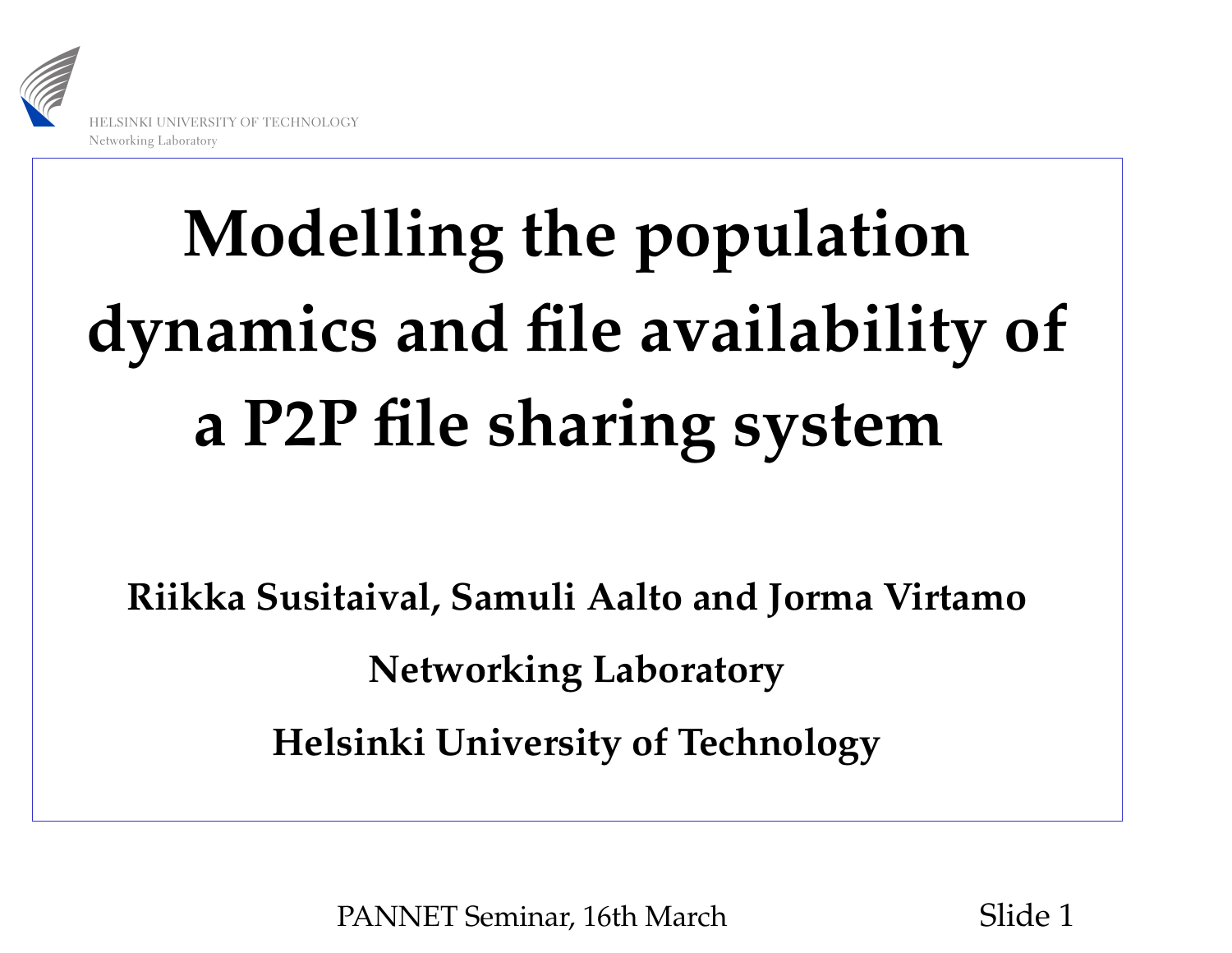

### **Introduction**

- 1. BitTorrent most popular p2p system now
	- In October 2004, bitTorrent accounted for <sup>21</sup> % of outgoing and <sup>44</sup> % of incoming traffic in Turku University network (all p2p protocols accounted for 62 % and 85 % of traffic)
	- Idea: File divided into *chunks*
		- peers download and upload concurrently
		- chunk is typically 256 KB
	- Measurements have shown three phases in life time of <sup>a</sup> file: *flash crowd*, *steady state*, and *end* phase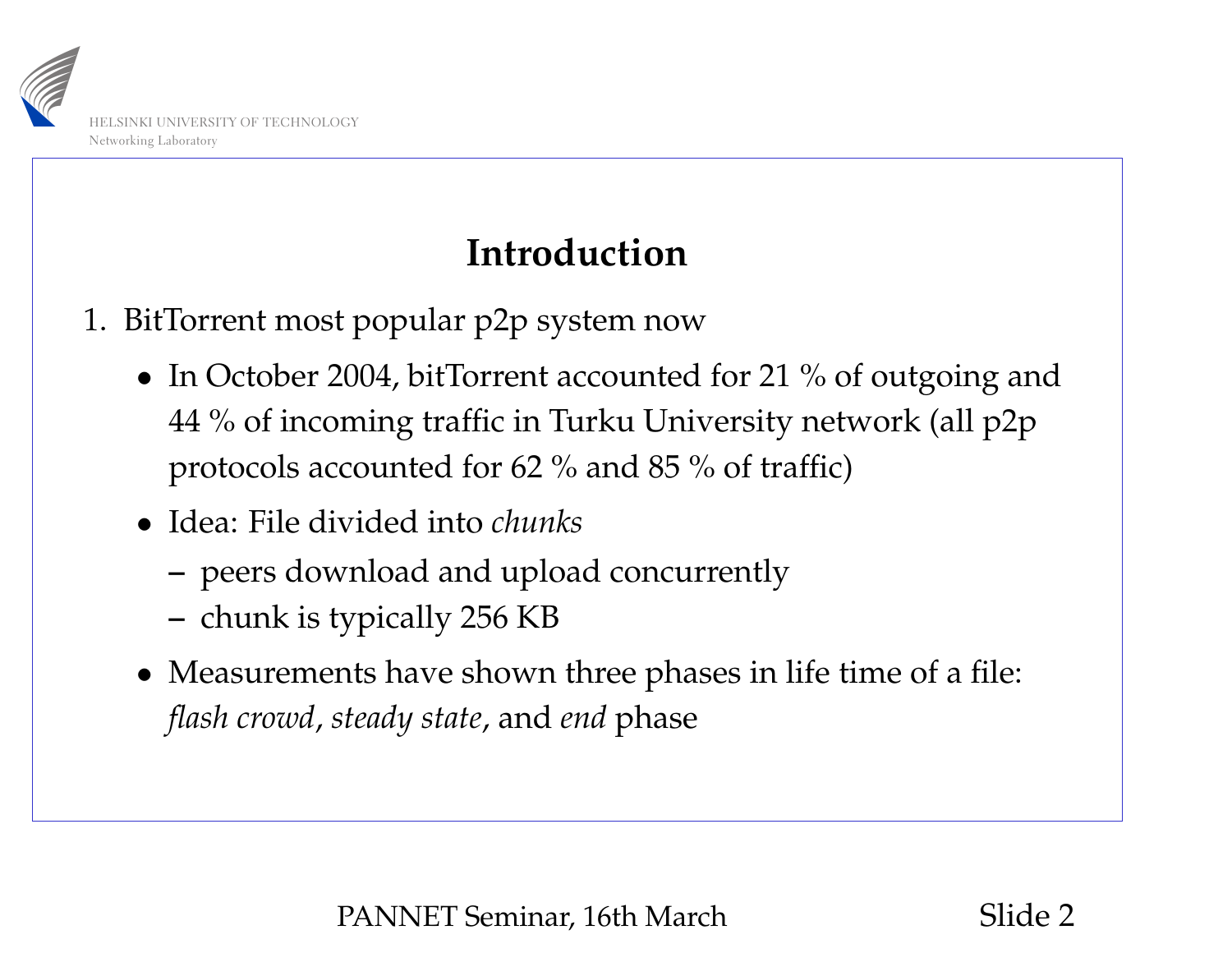

2. Some analytical models of BitTorrent-like p2p system done so far:

- Analysis of transient regime by <sup>a</sup> branching process and steady state time regime by <sup>a</sup> Markov model
- Performance modelling by <sup>a</sup> stochastic fluid model
- Modelling the network level latencies by delay of <sup>a</sup> single class open queueing network and peer level latencies by delay of M/G/1/K processor sharing queues.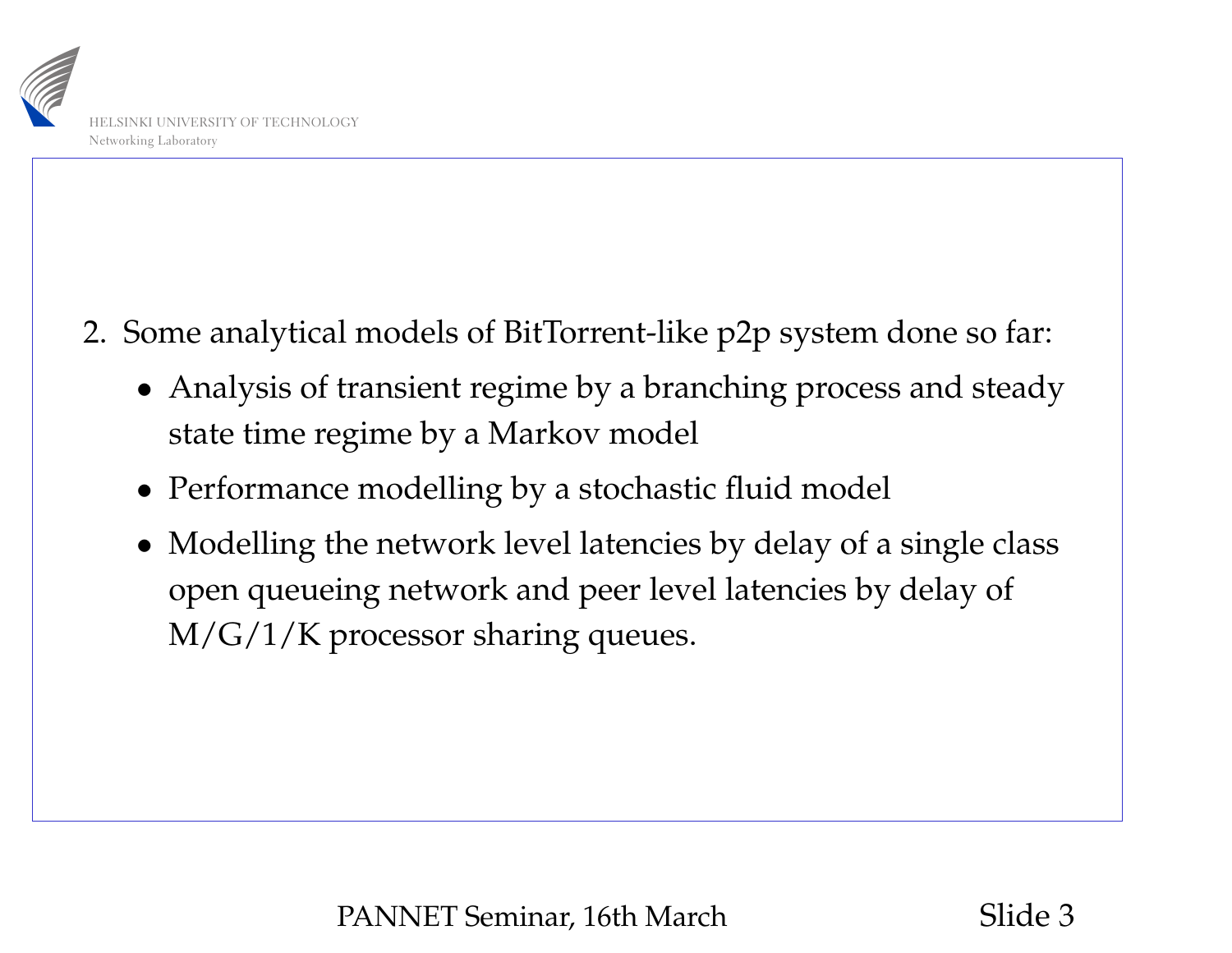

#### **Purpose of our study**

- Modelling of bitTorrent-like P2P system by stochastic models
	- **–** Population dynamics; evolution of number of downloaders and seeds
	- **–** Life time of file sharing process when availability of file is not guaranteed
	- **–**– Effect of flash crowd to the population dynamics
	- **–**Single chunk versus multiple chunks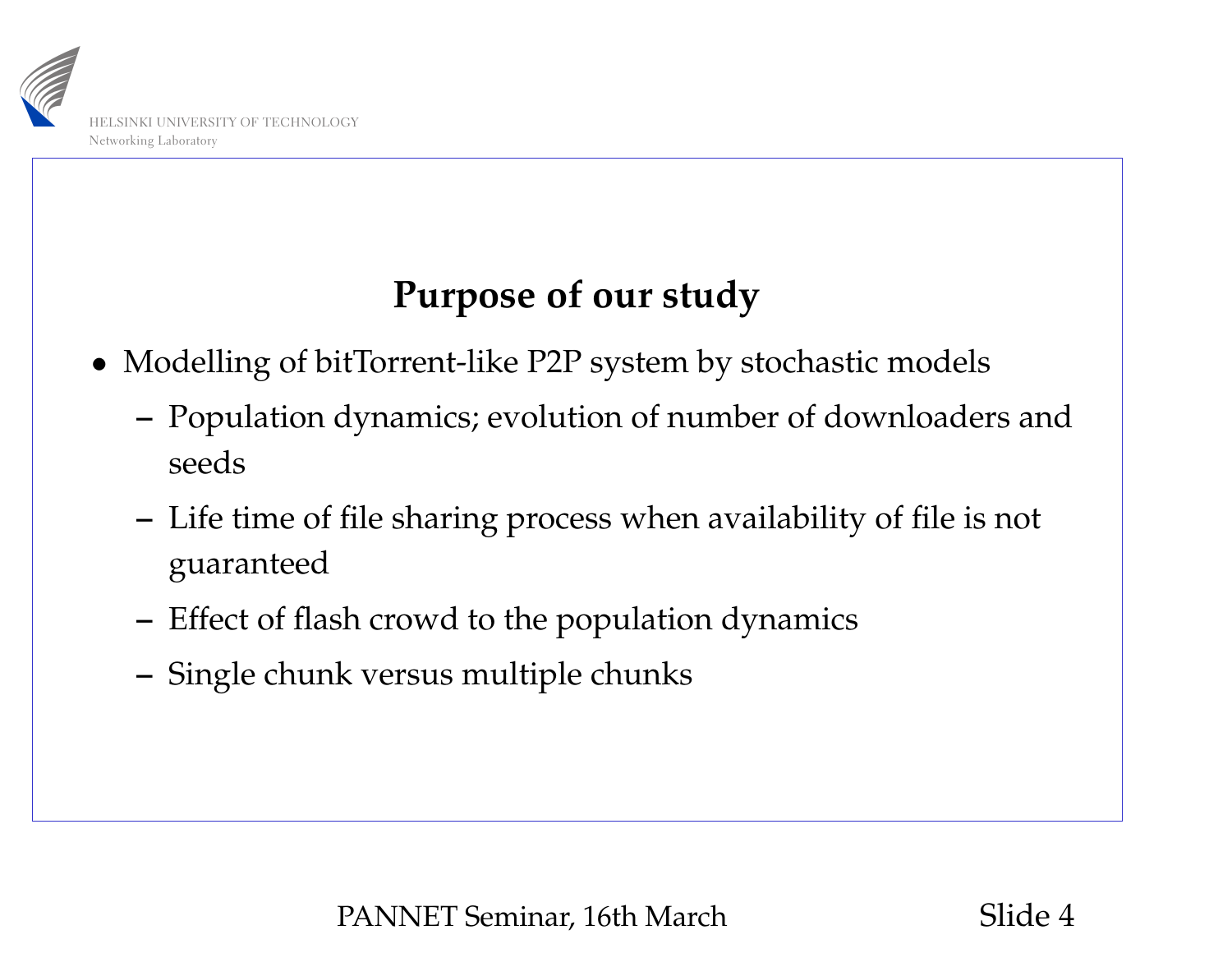

## **Sharing of <sup>a</sup> single chunk**

- Basic assumptions
	- **–**– New requests for the chunk arrive with rate  $\lambda$
	- **–**– A peer downloads the chunk with rate  $\mu_d$
	- **–**– After download the peer can upload the chunk with rate  $\mu_s$
	- **–** $-$  Seeds leave the system with rate  $\gamma$ , also original one. If all seeds are left, system dies.
	- **–**- Let  $x(t)$  be the number of downloaders and  $y(t)$  the number of seeds at time t

$$
\lambda \longrightarrow \boxed{x} \xrightarrow{\text{Min}[\mu_s x, \mu_d y]} \qquad \boxed{y} \xrightarrow{\gamma y} \qquad \boxed{x}
$$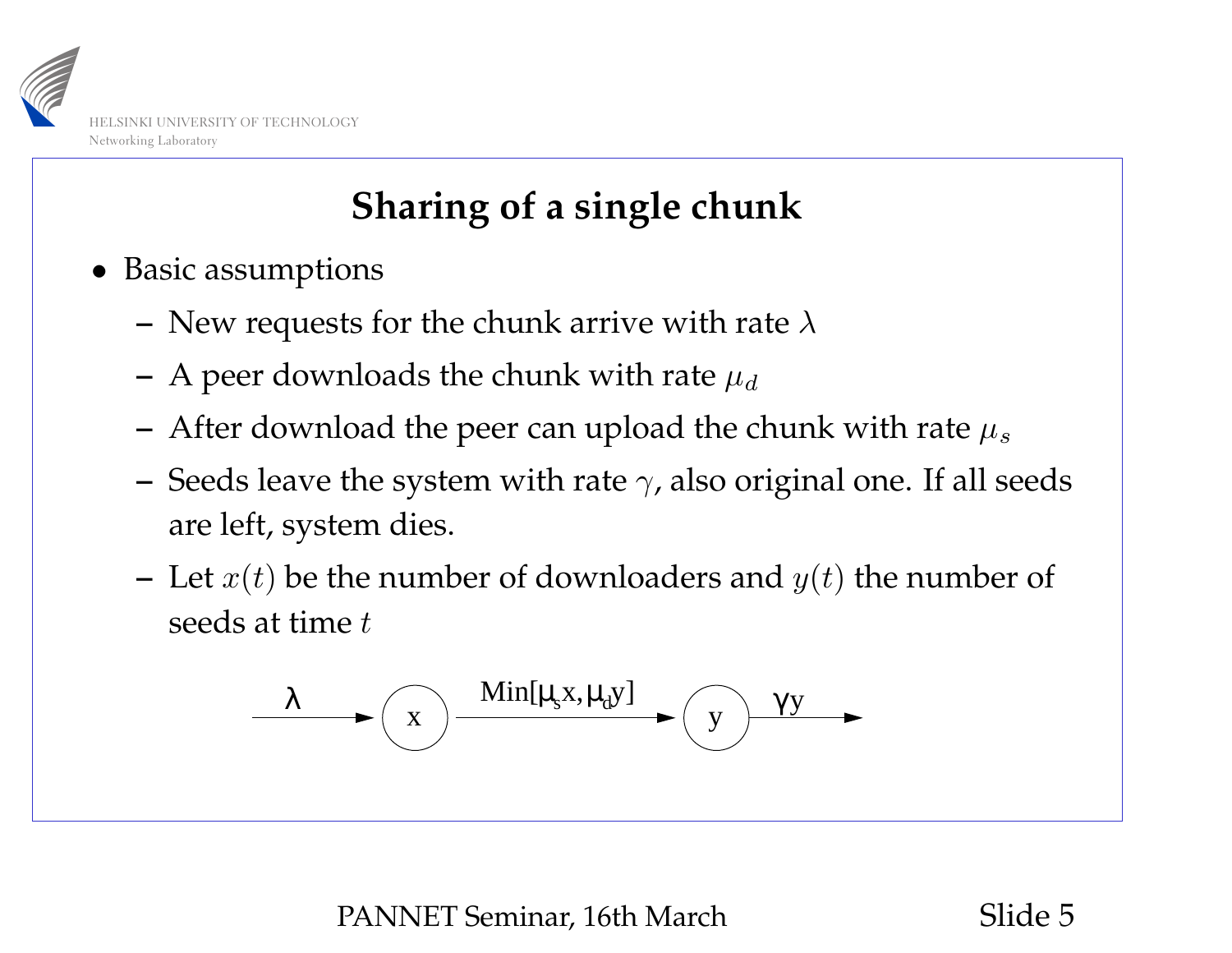

- 1. Deterministic fluid model
	- Evolution of  $x(t)$  and  $y(t)$  can be described by a deterministic fluid model:

$$
\frac{dx(t)}{dt} = \lambda - \min\{\mu_d x(t), \mu_s y(t)\},\
$$
  

$$
\frac{dy(t)}{dt} = \min\{\mu_d x(t), \mu_s y(t)\} - \gamma y(t),
$$
\n(1)

• If  $\mu_s \ge \gamma$ , the steady state solution is  $\bar{x}=\lambda/\mu_d$  and  $\bar{y}=\lambda/\gamma$ , otherwise  $x \to \infty$  and  $y = 0$ .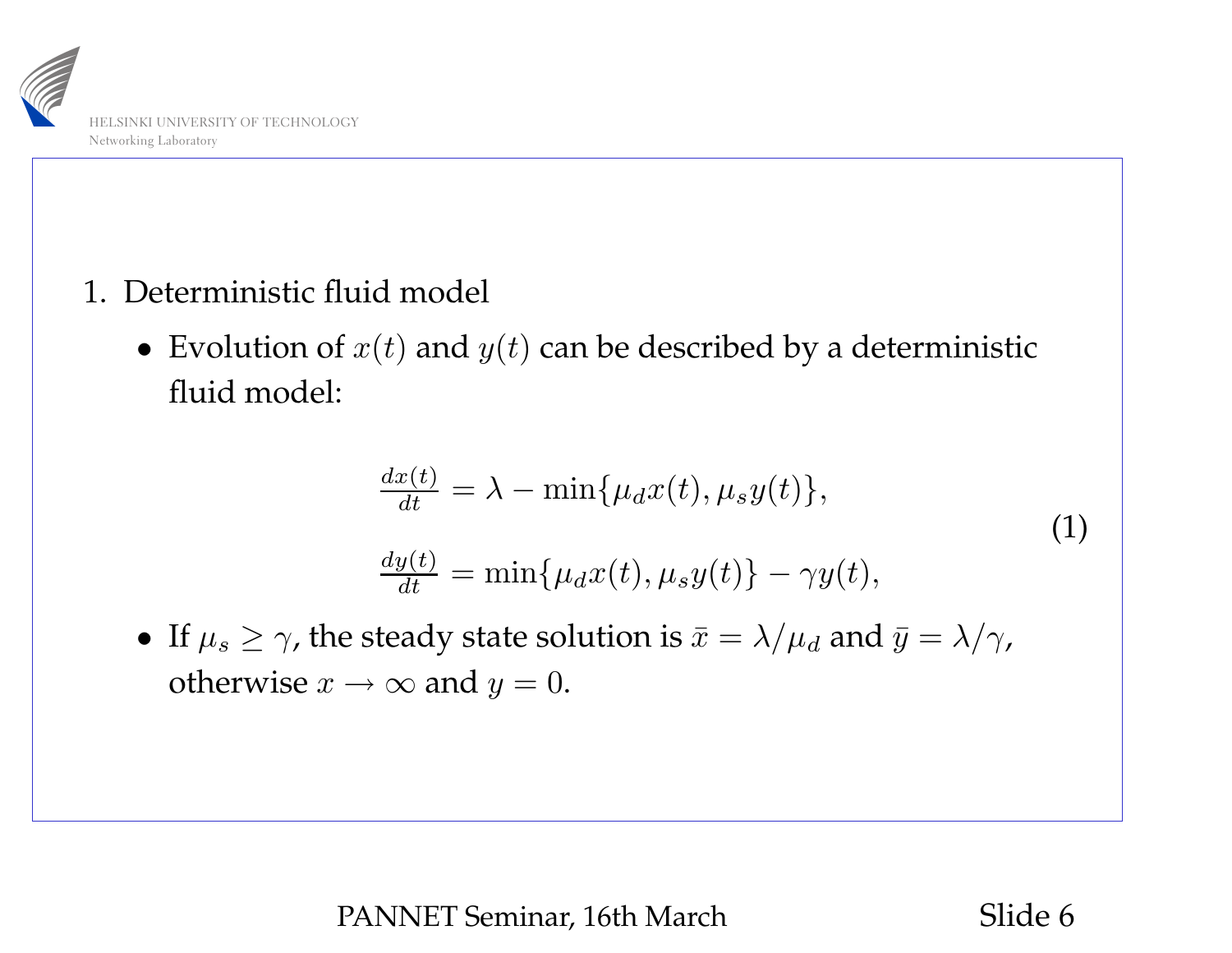



Figure 1: The number of downloaders and seeds as <sup>a</sup> function of time, when  $\lambda/\mu = 10$  and  $\lambda/\gamma = 20$ . Solid line: fluid model, Gray lines: simulation.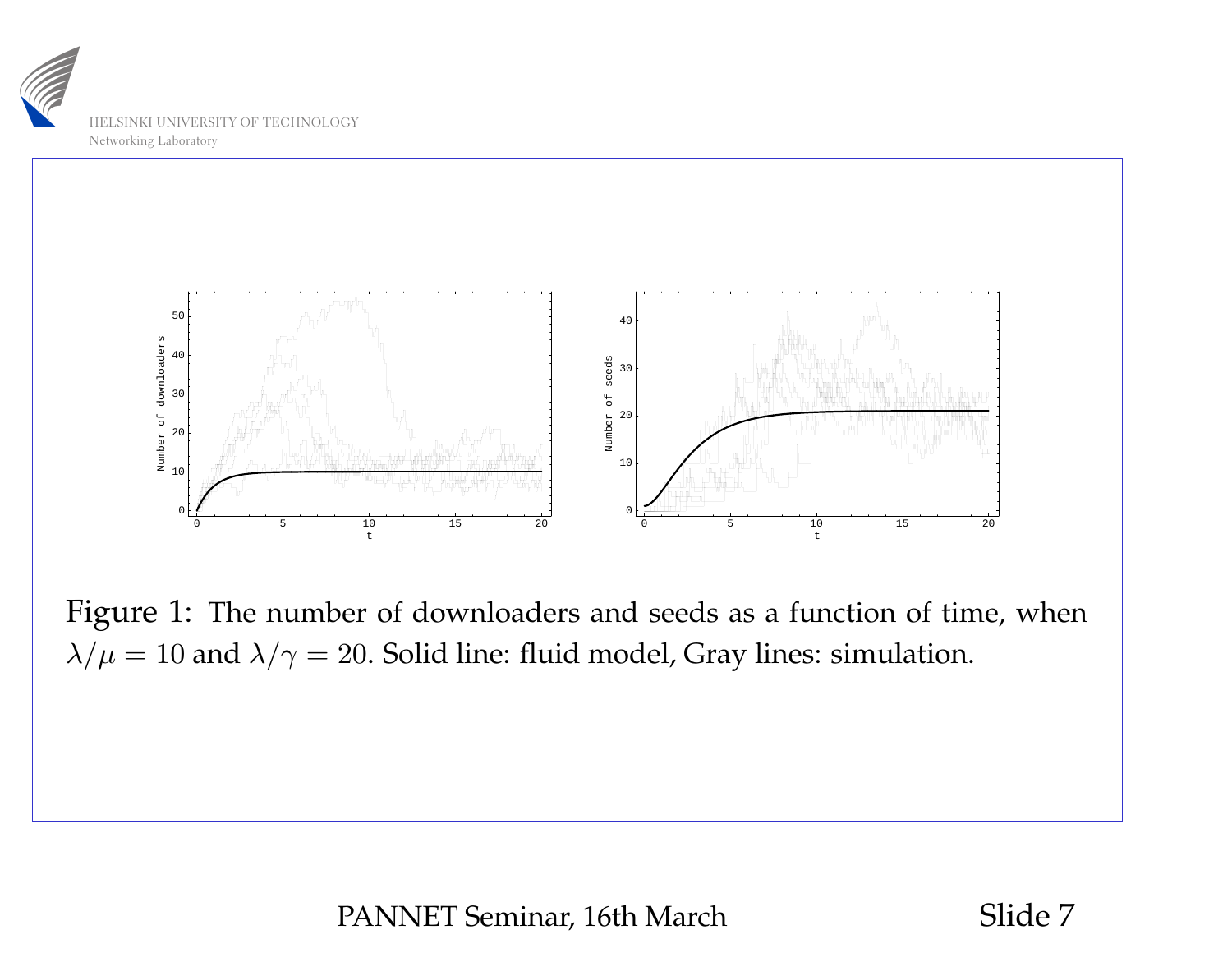

- 2. Markov chain model
	- To analyze evolution of  $x$  and  $y$  further a continuous time Markov process with state pair  $(x, y)$  and transition matrix  $Q$ constructed.
	- The state transitions in the matrix  $Q$  are:

$$
q((x, y), (x + 1, y)) = \lambda,
$$
  
\n
$$
q((x, y), (x - 1, y + 1)) = \min\{\mu_d x, \mu_s y\}, \text{ if } x > 0,
$$
\n
$$
q((x, y), (x, y - 1)) = \gamma y, \text{ if } y > 0.
$$
\n(2)

- The states  $(x, y)$  with  $y = 0$  are absorbing
- The mean life time of file sharing process: solve the absorbtion times of the system by <sup>a</sup> recursion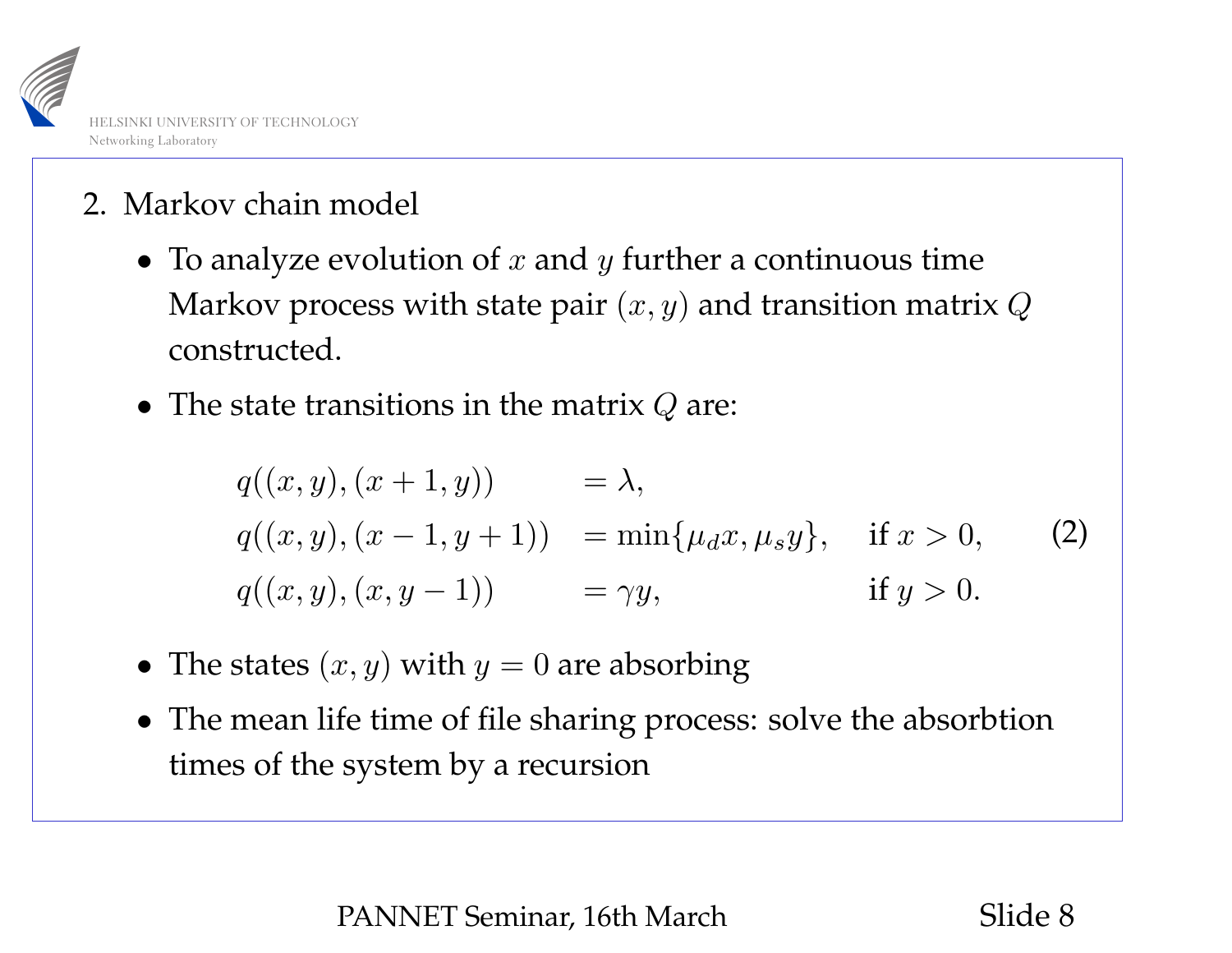



Figure 2: The mean absorbtion time of the system as a function of  $\lambda/\gamma$ . Solid line: truncated Markov process, dots: simulation of infinite system.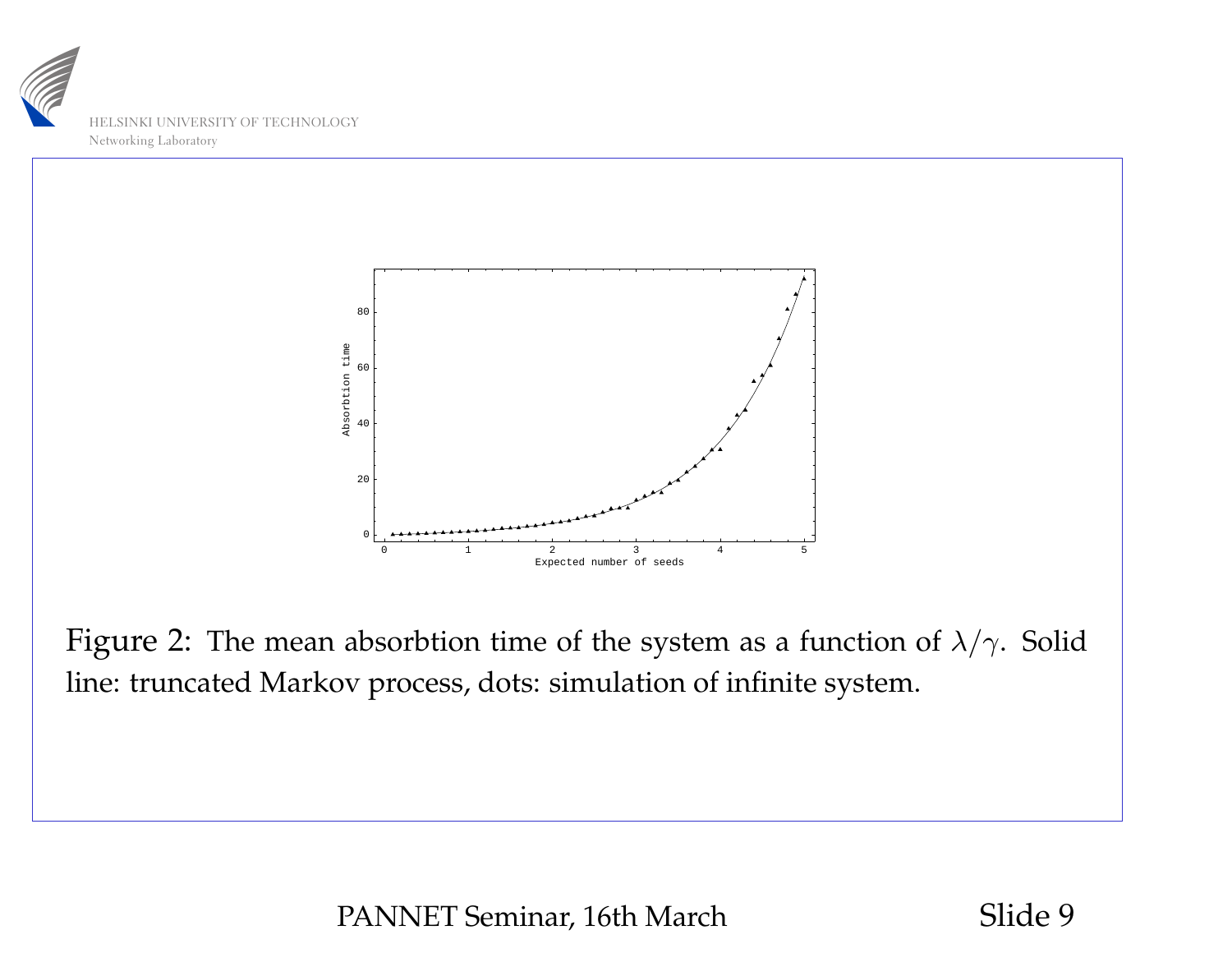

#### **Flash crowd**

• Some measurement indicate that the peer arrival rate decreases over time. Proposed traffic model for p2p networks:

$$
\lambda(t) = \lambda_0 e^{\frac{-t}{\tau}},
$$

where parameter  $\tau$  describes the attenuation of the demand over time.

• As before, the system can be described by equations

$$
\frac{dx(t)}{dt} = \lambda_0 e^{\frac{-t}{\tau}} - \min\{\mu_d x(t), \mu_s y(t)\},
$$
\n
$$
\frac{dy(t)}{dt} = \mu \min\{x(t), y(t)\} - \gamma y(t).
$$
\n(3)

PANNET Seminar, 16th March Slide 10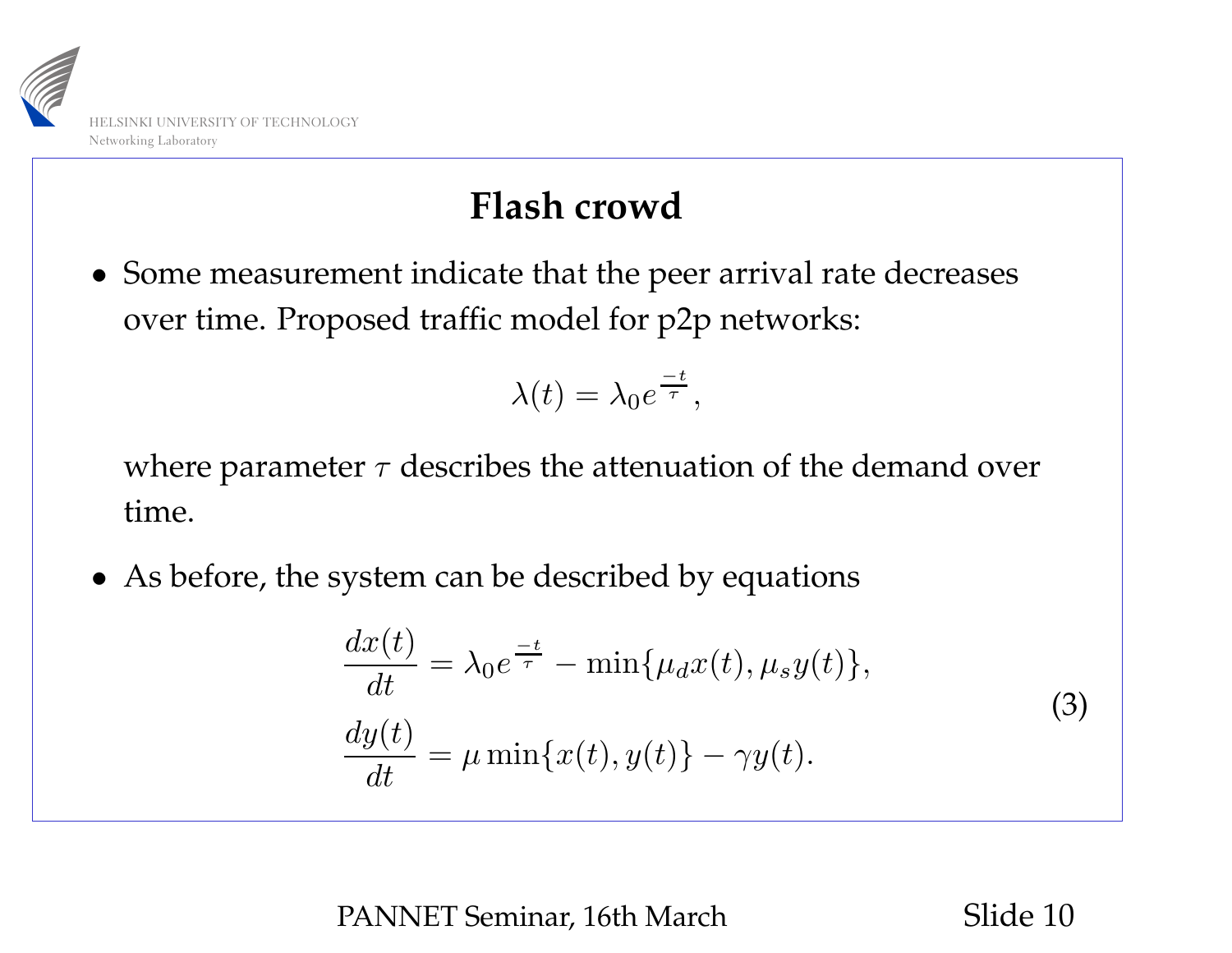



Figure 3: Arrival rate, number of downloaders and seeds as <sup>a</sup> function of time, when  $\lambda_0 = 10$ ,  $\tau = 50$ ,  $\mu = 1$  and  $\gamma = 1/5$ . Solid line: fluid model, Gray lines: simulation.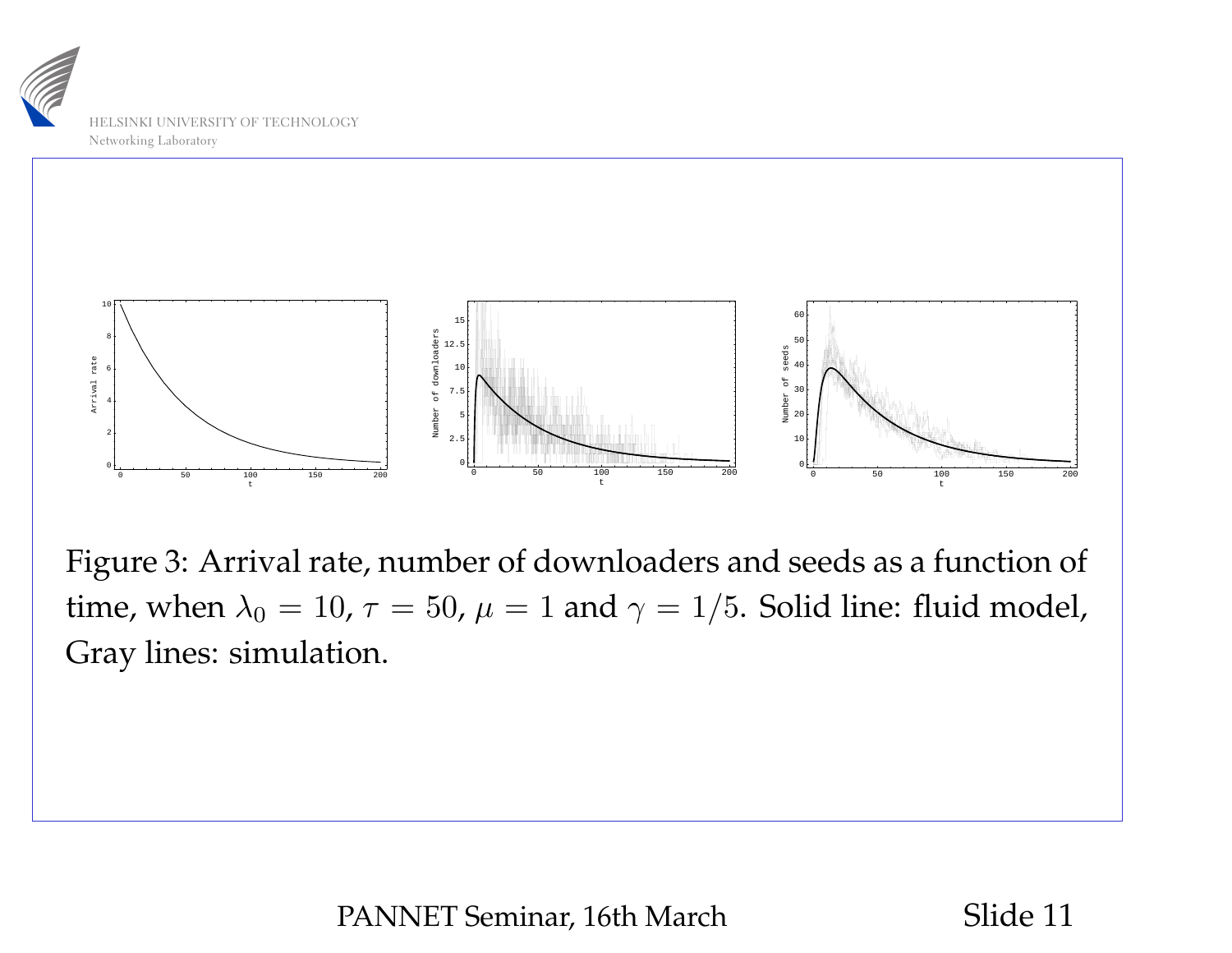

## **Sharing of <sup>a</sup> file in multiple chunks**

- Now the file of  $L$  bytes is divided into  $K$  chunks
	- **–** When <sup>a</sup> peer has downloaded the first (random) chunk, it can upload it to other peers as <sup>a</sup> *leecher*.
	- **–**– Mean download time of a chunk is denoted by  $1/(K\mu_d)$
	- **–**If peer has all chunks it serves other peers as *seed*.
	- **–**– Seeds leave the system with rate  $\gamma$ , also original one.
	- **–** $\hbox{--} \,$  If one of the chunks is missing, the system dies.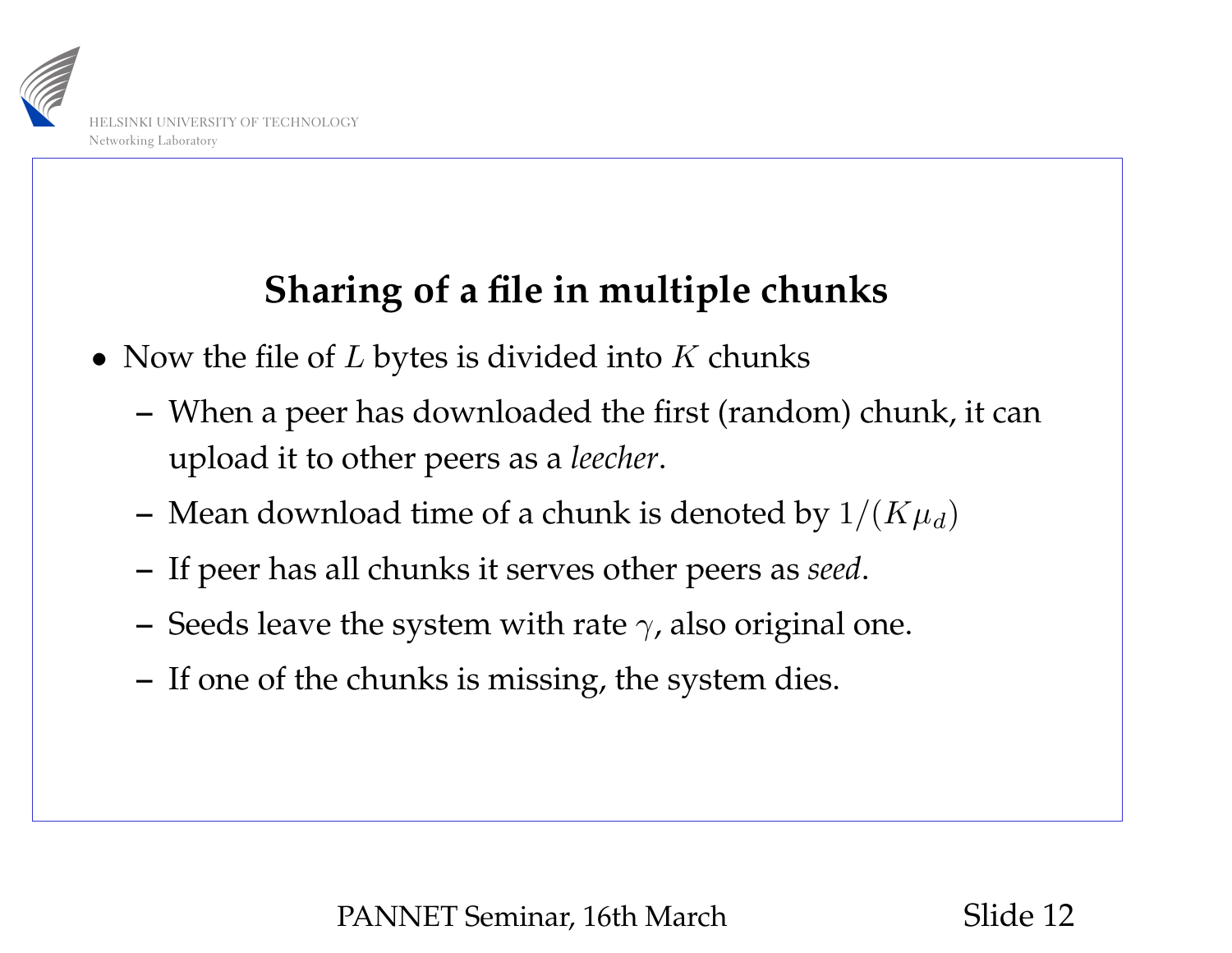

- Case  $K = 2$ 
	- **–**– In the system we have four types of peers
		- $* \; x_0(t)$  number of peers with no chunks
		- $* \; x_1(t)$  number of peers with chunk 1
		- $* \; x_2(t)$  number of peers with chunk 2
		- $*$   $y(t)$  number of peers with chunks 1 and 2

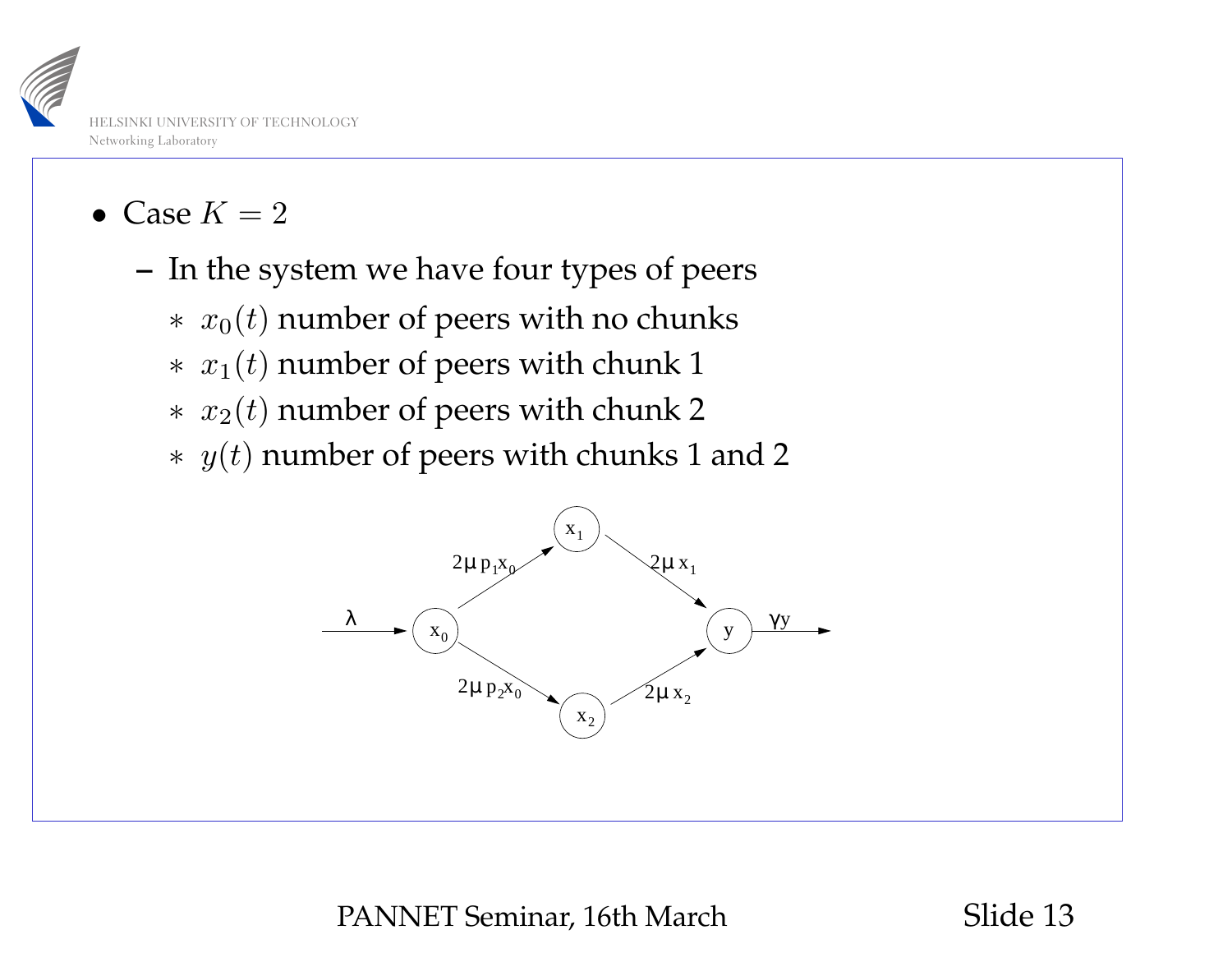

- **–** The system can be described by <sup>a</sup> four-dimensional Markov chain, which state is quartet  $(x_0, x_1, x_2, y)$
- **–**- States  $(x_0, x_1, x_2, y)$  with  $y = 0 \cap (x_1 = 0 \cup x_2 = 0)$  are absorbing.
- **–** The mean life can be calculated from the absorbtion times by <sup>a</sup> recursion
- **–**–  $\,K>2:$  Only simulations